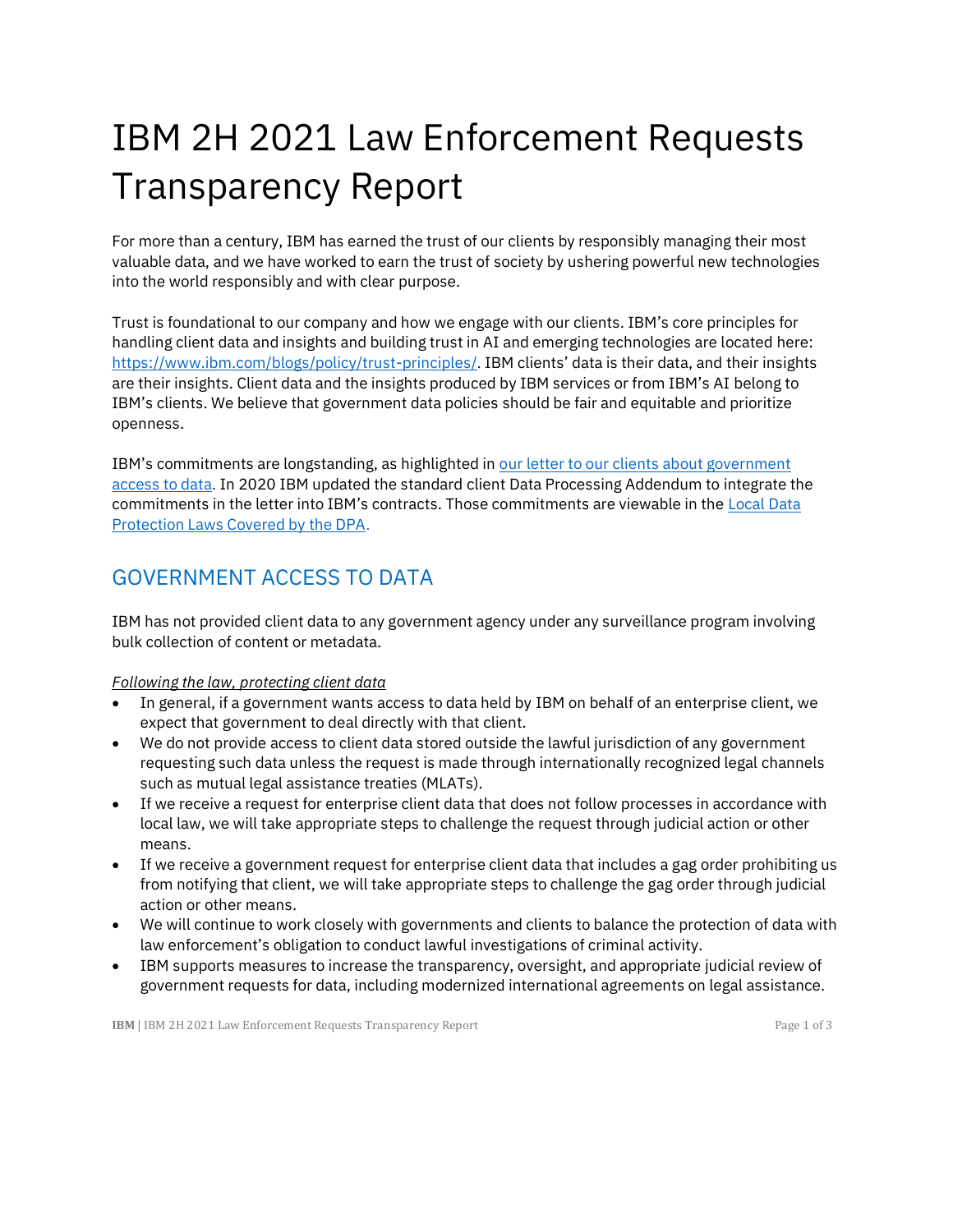## TYPES OF INFORMATION REQUESTED

#### **IBM Account Information**

Requests for IBM account information concern basic subscriber contact information, such as name, email, business address, and IP address. Generally, IBM provides this contact information in response to valid law enforcement requests in order to enable the requestor to contact our client directly.

#### **Client Data**

Client data requests include the content given to IBM for processing, storage, or hosting. We treat requests for client data seriously and act in accordance with the belief that the client is the sole owner of their data and is the proper party to interact with the requestor. These types of requests are extremely rare for IBM because we cater to other companies and organizations, so we deal mainly with business data which is not generally the target of such requests.

For the period July 1, 2021, to December 31, 2021, IBM processed the following number of law enforcement requests:

| <b>Source</b>    | <b>Location of</b><br><b>Information</b><br><b>Requested</b> | <b>Information Requested</b>             |                         |                    |                  |
|------------------|--------------------------------------------------------------|------------------------------------------|-------------------------|--------------------|------------------|
|                  |                                                              | <b>IBM Account</b><br><b>Information</b> |                         | <b>Client Data</b> |                  |
|                  |                                                              | <b>Requests</b>                          | <b>Fulfilled</b>        | <b>Requests</b>    | <b>Fulfilled</b> |
| <b>US</b>        | <b>US</b>                                                    | 11                                       | 11                      | 0                  | 0                |
| India            | India                                                        | 5                                        | $\overline{\mathbf{4}}$ | $\mathbf{0}$       | $\mathbf{0}$     |
| <b>Brazil</b>    | <b>Brazil</b>                                                | $\overline{2}$                           | $\overline{2}$          | $\mathbf 0$        | $\mathbf 0$      |
| <b>Singapore</b> | <b>Singapore</b>                                             | $\overline{2}$                           | $\overline{2}$          | $\mathbf 0$        | $\mathbf 0$      |
| <b>US</b>        | Germany                                                      | 1                                        | 1                       | $\mathbf 0$        | $\mathbf 0$      |
| <b>US</b>        | <b>Singapore</b>                                             | 1                                        | 1                       | $\mathbf 0$        | $\mathbf 0$      |
| <b>US</b>        | Canada                                                       | 1                                        | 1                       | $\mathbf 0$        | $\mathbf 0$      |
| <b>US</b>        | <b>Brazil</b>                                                | 1                                        | 1                       | $\mathbf 0$        | $\mathbf 0$      |
| <b>US</b>        | <b>Hong Kong</b>                                             | 1                                        | 1                       | $\mathbf 0$        | $\mathbf 0$      |
| Singapore        | Japan                                                        | 1                                        | 1                       | $\mathbf 0$        | $\mathbf 0$      |
| <b>Italy</b>     | <b>Italy</b>                                                 | 1                                        | 1                       | $\mathbf 0$        | $\mathbf 0$      |
| Sweden           | <b>France</b>                                                | 1                                        | $\bf{0}$                | $\mathbf 0$        | $\mathbf 0$      |
| <b>France</b>    | <b>France</b>                                                | 1                                        | 1                       | $\mathbf 0$        | $\mathbf 0$      |
| Japan            | Singapore                                                    | 1                                        | 1                       | $\mathbf 0$        | $\mathbf 0$      |
| Germany          | Germany                                                      | 1                                        | 1                       | $\mathbf 0$        | $\mathbf 0$      |
| <b>Australia</b> | <b>US</b>                                                    | 1                                        | 0                       | $\mathbf 0$        | $\mathbf 0$      |
| <b>Total</b>     |                                                              | 32                                       | 29                      | 0                  | 0                |